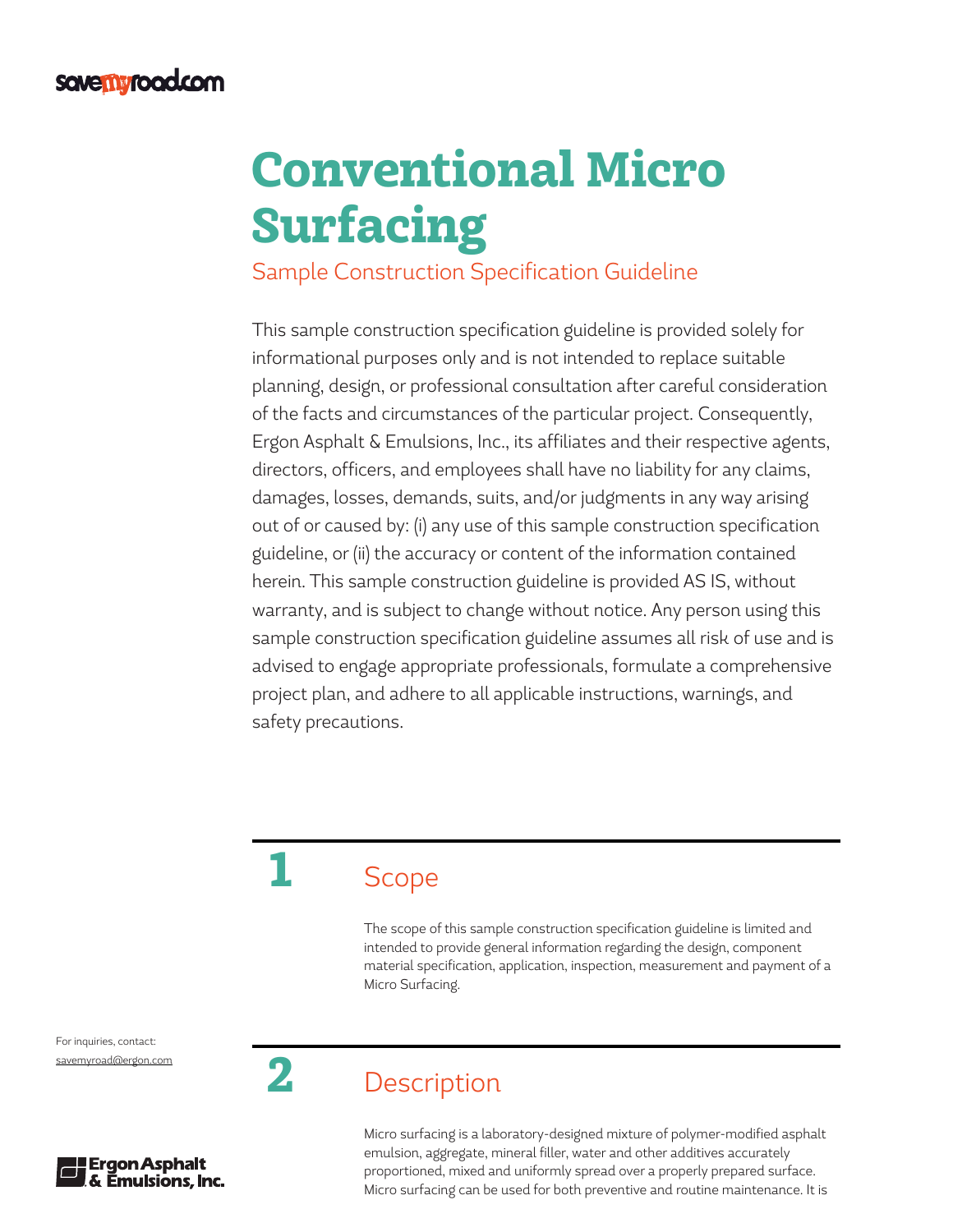recommended on pavement with a sound base structure to prevent or correct distresses such as raveling, oxidation, loss of friction, certain types of wheel ruts and top-down cracking less than one quarter inch (0.64 cm) in width. Bottom up cracks, working cracks and cracks larger than one quarter inch (0.64 cm) should be sealed with a high-quality sealant prior to application.

## 3 Materials

## 3.1 Asphalt Emulsion

The asphalt emulsion shall be designated CSS-1HP and shall meet the requirements shown in Table 1. Asphalt emulsion delivered to the project shall be accompanied by a laboratory certification of analysis and any other certifications as deemed necessary or advisable.

TABLE 1

| Property                                      | <b>AASHTO</b><br>Method | Value     |
|-----------------------------------------------|-------------------------|-----------|
| Viscosity, Saybolt - Furol @ 77°F, sec, range | T <sub>59</sub>         | 20-100    |
| Storage Stability Test, 1-Day, % max (a)      | T <sub>59</sub>         | 1         |
| Settlement, 5-Day, % max (b)                  | T <sub>59</sub>         | 5         |
| Particle Charge Test                          | T <sub>59</sub>         | Positive  |
| Sieve Test, % max                             | T <sub>59</sub>         | 0.10      |
| Residue, % min                                | T <sub>59</sub>         | 62        |
|                                               |                         |           |
| Tests on Residue From Distillation Test: (c)  |                         |           |
| Penetration, 77°F, 100 g., 5 sec, dmm, range  | T <sub>49</sub>         | $40 - 90$ |
| Ductility, @77°F@ 5 cm per minute, cm, min    | T <sub>51</sub>         | 40        |
| Solubility in Trichloroethylene, % min (d),   | T 44                    | 97        |
| Softening Point, <sup>o</sup> F, min          | T <sub>53</sub>         | 135       |

- (a) The 24-hour (1-day) storage stability test may be used but does not predict that the 5-day settlement test will pass.
- (b) The test requirement for settlement may be waived when the emulsified asphalt is used in less than five days time.
- (c) The residue from the emulsified asphalt shall be obtained in accordance with AASHTO T 59 except that the maximum test temperature shall not exceed 350°F and the duration shall not exceed 20 minutes.
- (d) Solubility test is to be performed on the base asphalt used for emulsion manufacture.

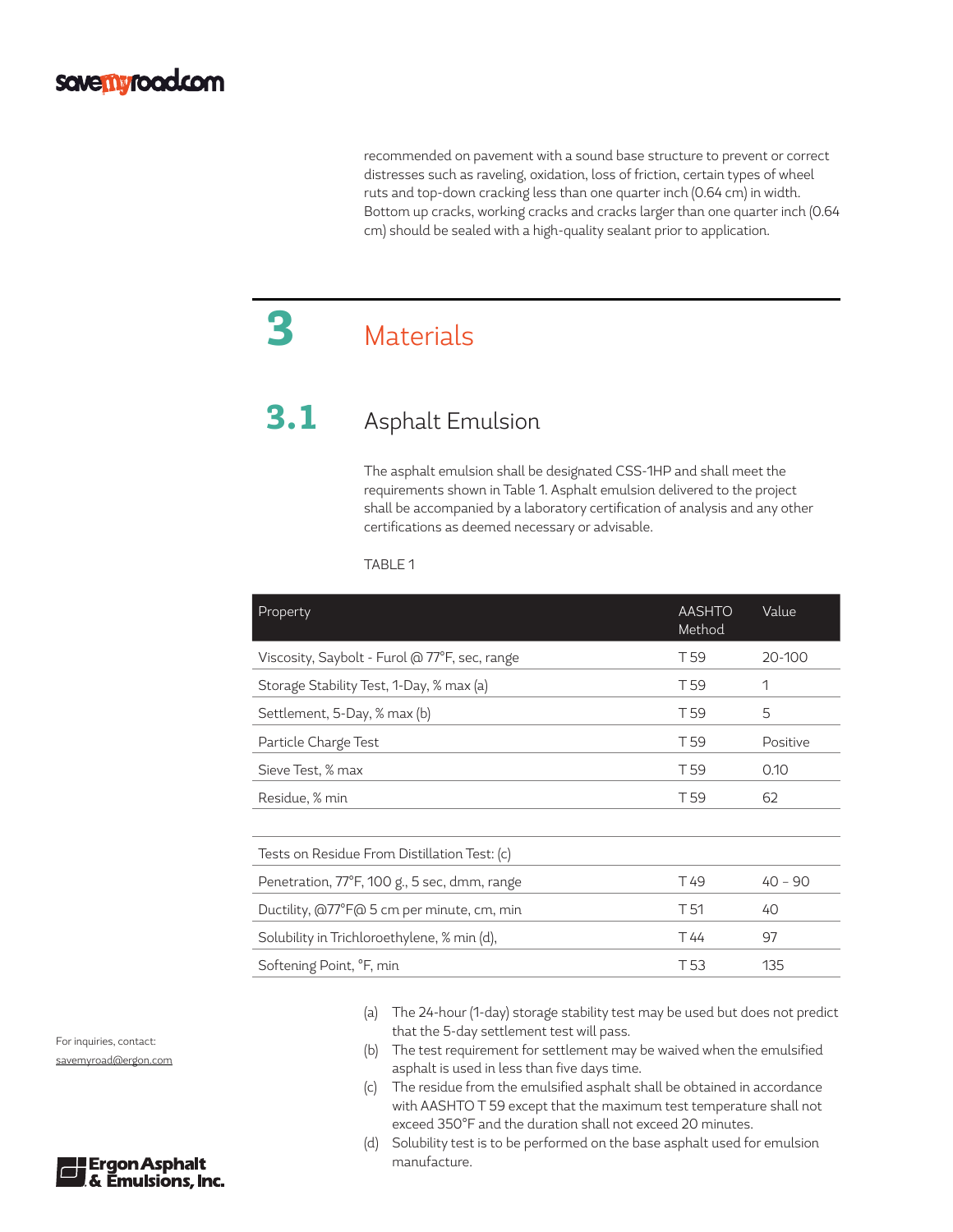#### **savemyroad.com**

## 3.2 Aggregate

#### 3.2.1 Gradation

The gradation type to be used shall be set forth in the plans.

When tested in accordance with AASHTO T 27 and AASHTO T 11, the mix design aggregate gradation shall meet the requirements of Table 2.

The gradation of the aggregate stockpile shall not vary by more than the stockpile tolerance from the mix design gradation (indicated in the table above) while also remaining within the specification gradation band. The percentage of aggregate passing any two successive sieves shall not change from one end of the specified range to the other end.

The aggregate will be accepted at the job location or stockpile based on five gradation tests sampled according to AASHTO T 27. The average of the five tests shall be within the stockpile tolerance from the mix design gradation for the stockpile to be accepted.

| <b>MIXTURE CONTROL</b><br><b>TOLERANCES</b> | SIEVE SIZE | <b>TYPE II</b> | <b>TYPE III</b> |
|---------------------------------------------|------------|----------------|-----------------|
| $+O$                                        | 3/8"       | 100            | 100             |
| $+6$                                        | No. 4      | $90 - 100$     | 70 - 95         |
| $+5$                                        | No. 8      | $65 - 90$      | $45 - 70$       |
| $+5$                                        | No. 16     | $45 - 70$      | $30 - 50$       |
| $+4$                                        | No. 30     | $30 - 50$      | $20 - 35$       |
| $+4$                                        | No. 50     | $18 - 30$      | $12 - 25$       |
| $+3$                                        | No. 100    | $10 - 21$      | $7 - 18$        |
| $+3$                                        | No. 200    | $5 - 15$       | $5 - 12$        |

#### TABLE 2

#### 3.2.2 Aggregate Quality Tests

The aggregate shall also meet the properties shown in Table 3. Proven performance may justify the use of aggregates that do not pass all of the requirements. The polishing value of aggregates should be carefully evaluated especially in higher traffic situations. Local Agency experience, guidelines and specifications should be considered. The polishing value requirement may be waived for ADT volumes less than 1500.

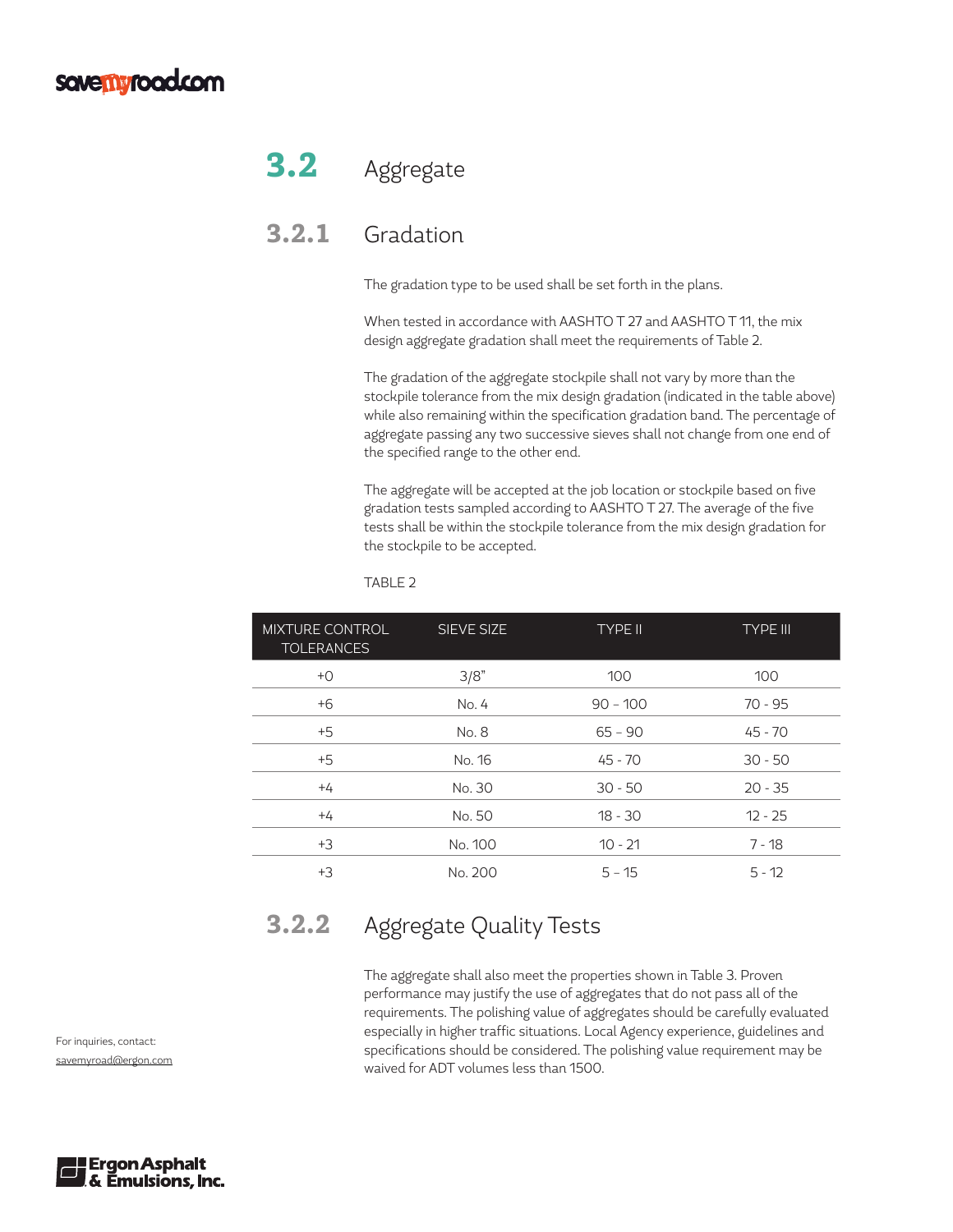#### savemyroad.com

#### TABLE 3

| TEST            | <b>AASHTO</b> Method | Specification                                                   |
|-----------------|----------------------|-----------------------------------------------------------------|
| Sand Equivalent | T176                 | 65 Minimum                                                      |
| Soundness       | T 104                | 15% Max using Sodium Sulfate 25%<br>Max using Magnesium Sulfate |
| LA Abrasion     | T 96                 | 30% Maximum                                                     |
| Polish Value    | T 278, T 279         | 31 Minimum                                                      |

#### 3.3 Polymer Modifier

The polymer modifier shall be either SBR or SBS in composition. It shall be co-milled with the asphalt cement during the manufacture of the emulsified asphalt to produce a homogeneous mixture. The polymer modifier shall be added in the necessary proportions to result in a minimum 3.0% polymer solid by weight of residual asphalt cement in the emulsion.

#### 3.4 Mineral Filler

Mineral filler may be a type I or I/II Portland cement, hydrated lime, limestone dust, fly ash or other approved filler.

#### 3.5 Water

The water shall be from a potable source, free of harmful salts, chemicals and contaminants. If the quality of the water is in question, it should be submitted to the laboratory with the other raw materials for the mix design.

#### 3.6 Additives

An additive may be used to control the breaking and setting characteristics of the micro surfacing. The additive should be supplied by the asphalt emulsion manufacturer or approved by the laboratory as part of the mix design.

#### 3.7 Tack Coat

Normally, a tack coat is not required unless the surface to be covered is concrete, is extremely dry and raveled or does not receive typical traffic as in an airport pavement. When required, the emulsified asphalt shall be designated as CSS-1HP and meet the requirements set forth in Table 1. The asphalt emulsion shall be diluted at the rate of one part emulsion to three parts water and shall be applied with an asphalt distributor capable of evenly applying the

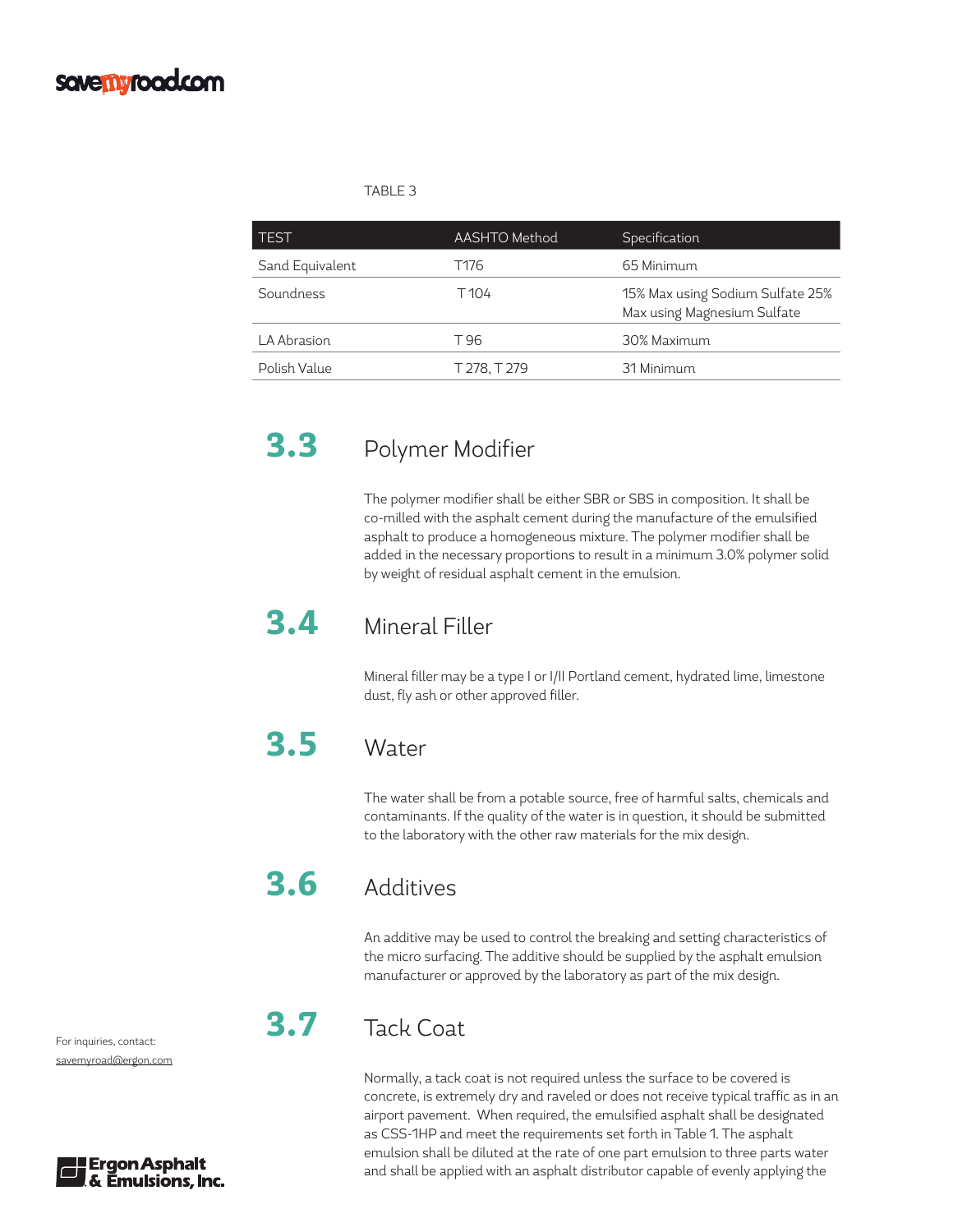emulsion. The application rate shall be 0.05 to 0.10 gallons of diluted emulsion per square yard. The tack coat shall be allowed to cure sufficiently before the application of micro surfacing. If the tack coat is required, it will be noted on the plans or in the contract documents.

## 4 Mix Design

The contractor shall submit a mix design to the Agency a minimum of 10 days prior to the start of the project. As a minimum, the design shall include the following: aggregate properties, aggregate gradation, the results of Table 4 design requirements, design asphalt residue and mineral filler percentages based on dry weight of the aggregate. The contractor shall submit to the Agency representative samples of each ingredient to be used in the microsurfacing mixture for design verification. The samples shall include information relative to sources, type of materials and project number. No work shall begin until the Agency has approved the mix design.

#### TABLE 4

|                                                               | Mixture Control<br>Tolerance | TYPES II and III     |
|---------------------------------------------------------------|------------------------------|----------------------|
| Range for Residual Asphalt, % (a)                             | $+0.5%$                      | $6.0 - 9.0$          |
| Range for Mineral Filler, % (a)                               | $+0.5%$                      | $0.5 - 3.0$          |
| <b>Test</b>                                                   | Method<br>ISSA TB $# (b)$    | Value                |
| Wet Track Abrasion Loss,<br>Maximum 1 hour<br>soak 6 day soak | <b>TB 100</b>                | 50 g/ft2<br>75 g/ft2 |
| Vertical Displacement, Maximum                                | TB 147A or<br><b>TB 147C</b> | 10%                  |
| Excess Asphalt by LWT (Maximum)                               | TB 109                       | 50 g/ft2             |
| System Compatibility, minimum grade                           | TB 144                       | 11 points            |
| Mixing Time, Seconds @ 77°F, minimum                          | TB 113                       | 120                  |
| Set Time, 30 minutes, minimum                                 | TB 139                       | 12 kg-cm             |
| Early Rolling Traffic Time, 60 minutes,<br>minimum            | TB 139                       | 20 kg-cm             |
| Water Resistance, 30 minutes                                  | <b>TB 102</b>                | No Discoloration     |
| Wet Stripping Test, % Coating, minimum                        | TB 114                       | 90                   |
| System Compatibility                                          | TB 115                       | Pass                 |

(a) Percent residual asphalt and percent mineral filler shall be based on weight of dry aggregate.



For inquiries, contact:



(b) Reference to ISSA TB means International Slurry Surfacing Association Technical Bulletin.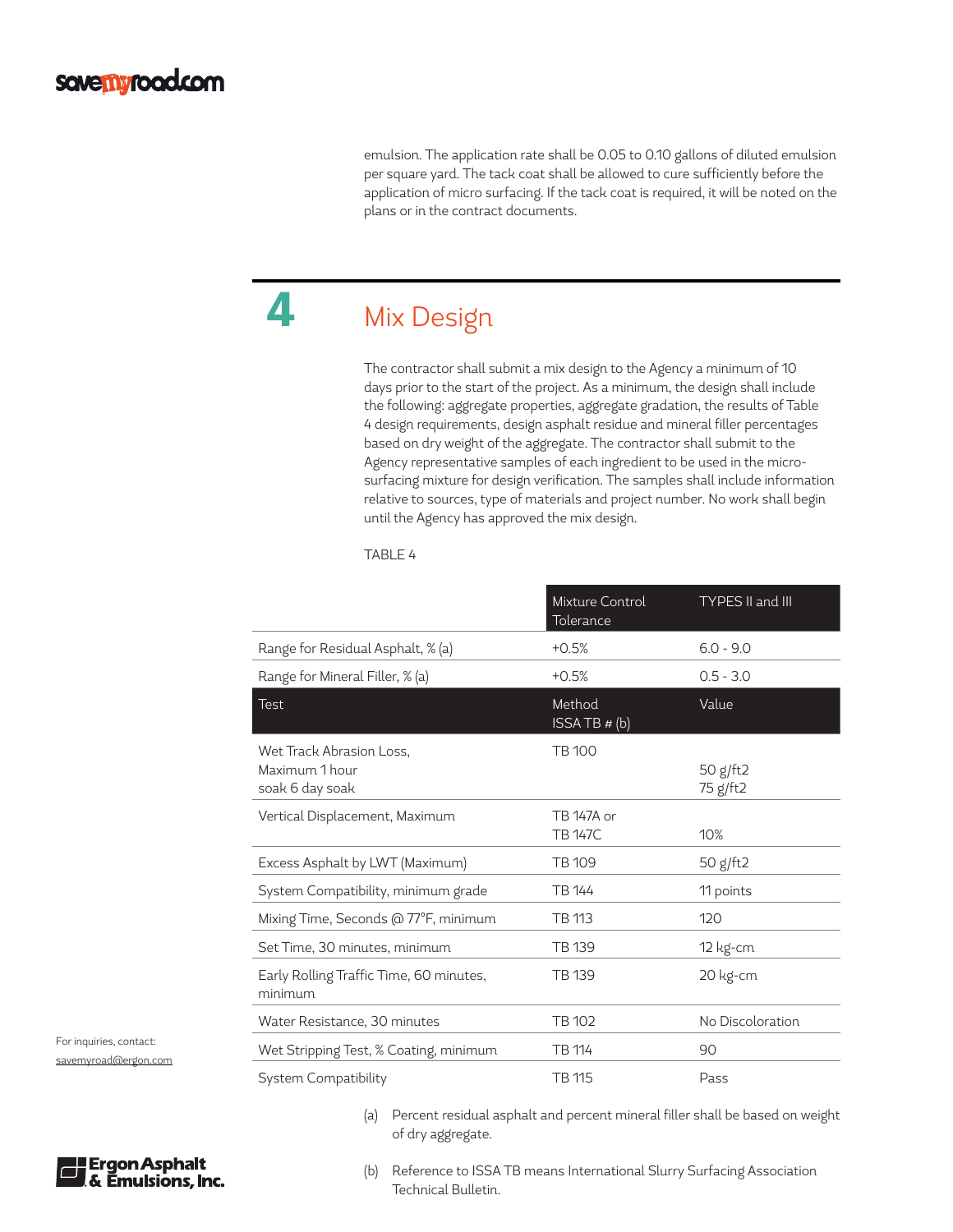## 5 Composition of Mixture

The micro-surfacing material shall be a uniform mixture of aggregate, polymermodified emulsion, mineral filler, water and other additives as required to control set time in the field. The emulsion and aggregate shall be compatible so that a complete, uniform coating of the aggregate shall be obtained in the mixing unit. The mixture shall have sufficient working life to allow for proper placement at the existing ambient temperature and humidity. The Agency shall require the mixture to be redesigned if replacement of a constituent source or change in gradation outside of the tolerance allowed. The constituents shall be proportioned to produce a uniform mixture meeting the requirements of Table 4.

## 6 Equipment

#### **6.1** Mixing Equipment

The paving mixture shall be blended by a self-propelled, positive, non-slipping aggregate delivery system (belt over chain) micro-surfacing mixing machine which shall be a continuous flow mixing unit able to accurately deliver and proportion the aggregate, polymer-modified emulsion, mineral filler, field control additives and water to a revolving multi-blade, twin shafted mixer and discharge the mixed product on a continuous flow basis. The mixture shall be thoroughly blended so that no uncoated aggregate is visible upon discharge from the mixing unit. The machine shall be equipped with self-loading devices, which provide for the loading of all materials while continuing to lay the micro surfacing, thereby minimizing construction joints. The machine shall be equipped with opposite side driving stations to optimize longitudinal alignment. The machine shall be equipped to allow the operator to have full hydrostatic control of the forward and reverse speed during the application of the microsurfacing material. If truck-mounted units are allowed, they shall be equipped with a positive, non-slipping aggregate delivery system (belt over chain) and have the capability of applying a minimum of 10 tons of aggregate without recharging the aggregate bin.

#### **6.2** Water Pressure System

The mixing machine shall be equipped with a water pressure system and nozzle type spray bar to provide a water spray ahead of and outside the spreader box.

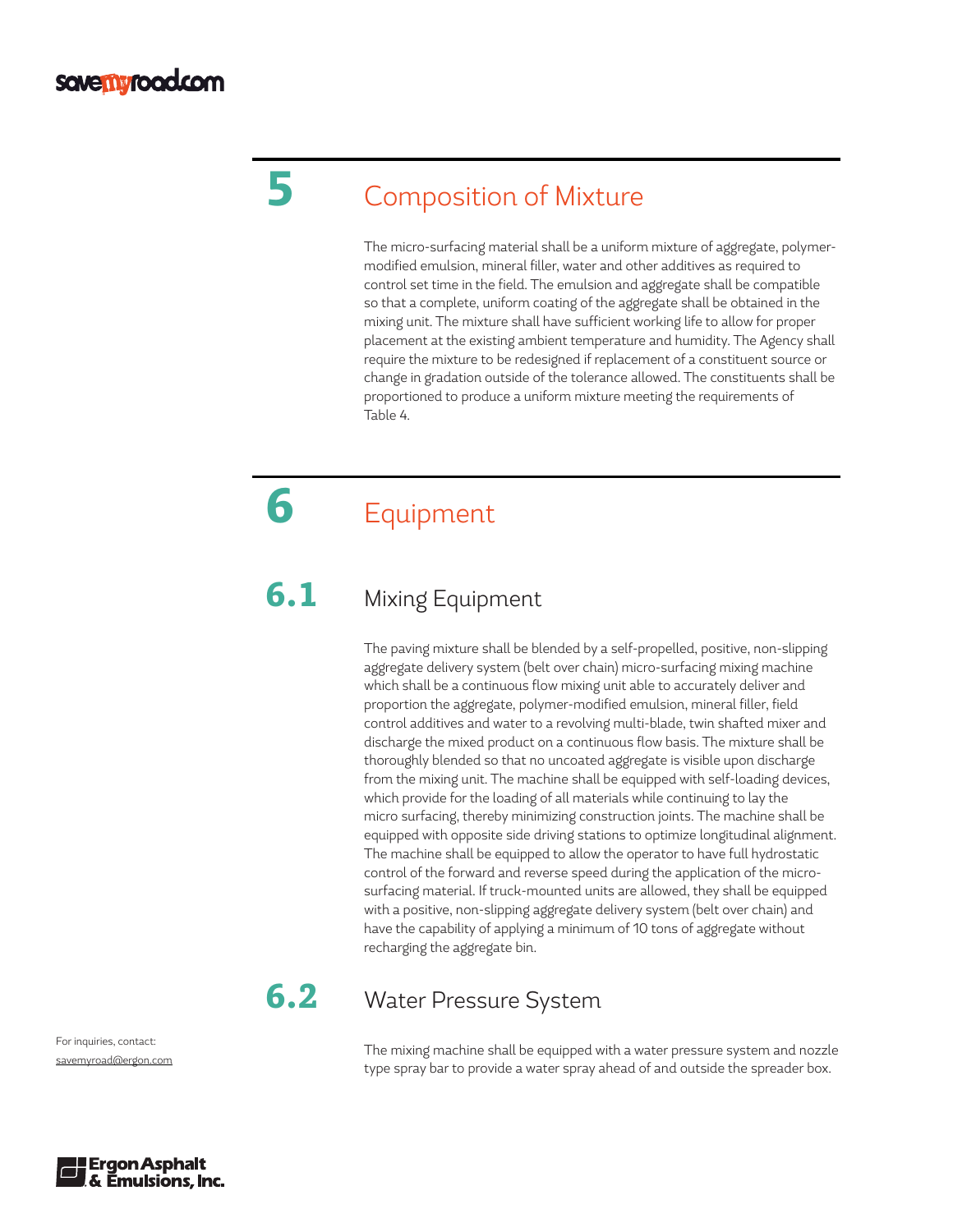#### **6.3** Calibration & Proportioning Devices

The machine shall be equipped with individual volume or mass controls or other gauging devices for measuring and proportioning each material added to the mix. Each material control device shall be calibrated, properly marked and positively interlocked. The aggregate feed to the mixer shall be equipped with a revolution counter or similar device so that the amount of asphalt emulsion, aggregate and mineral filler used may be determined at any time. Each mixing unit shall be calibrated prior to commencement of the work. The calibrations shall be performed and verified in the presence of the Agency or the Agency's representative. Once calibrated, the aggregate and emulsion flows shall not be changed without the approval of the Agency. The water and additive may be adjusted in the field to control the mix properties to produce an acceptable mix. With Agency approval, previous calibration documentation covering the exact materials to be used may be acceptable provided they were made within the last three months.

### **6.4** Emulsion Pump

The emulsion pump shall be a heated, positive displacement-type pump.

### **6.5** Spreading Equipment

Attached to the machine shall be a hydraulically adjustable type spreader box with a positive screed adjustment for yield control. The box shall be attached to the mixer, equipped with ribbon flights mounted on an adjustable shaft to continually agitate and distribute the material throughout the box. The box will be equipped with curb bumpers and replaceable runners with a minimum of 5-ft long end runners. The box shall be equipped with a sufficient walkway to provide access to either side of the spreader box without walking through the freshly applied material. The box must be capable of laying mix to a width of 14 ft. The equipment shall provide sufficient turbulence to prevent the mix from setting in the box or causing excessive build-up or lumps. To prevent the loss of mixture from the box, the contractor shall attach flexible seals, front and rear, in contact with the road. The full width application box shall be equipped with a secondary strike-off located approximately 2 to 3 ft behind the primary strikeoff to minimize transverse corrugations. The secondary strike-off shall have elevation and width adjustments similar to the primary strike-off. It shall have a pivot point where it can be tilted for texturing or raised completely off of the surface. The use of burlap drags or other drags necessary to obtain the desired surface texture shall require approval by the Agency. Drags having excessive build-up shall be replaced. Drags shall be kept in a completely flexible condition at all times.

For inquiries, contact: [savemyroad@ergon.com](mailto:savemyroad%40ergon.com?subject=)



When the plans require that wheel ruts greater than 0.5 inch be filled prior to placing the finished wearing course, material shall be placed with a specially designed rut filling spreader box when rut depths are greater than 0.5 inch. For

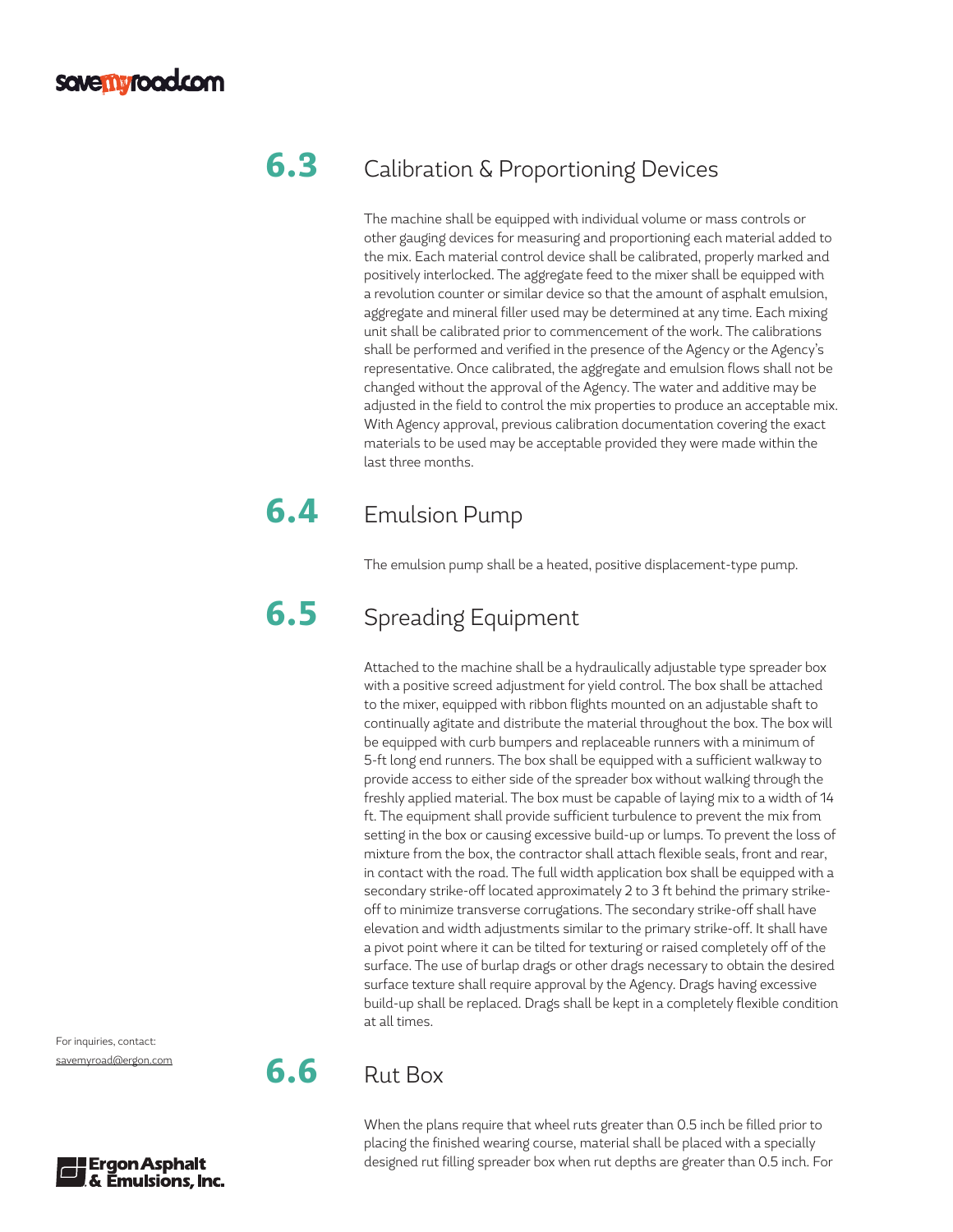ruts of less than 0.5 inch, a full width scratch course using the conventional spreader box is acceptable. Rut boxes are typically designed to be 5 or 6 feet wide. Where ruts exceed 1.5 inches, multiple passes with the rut box are necessary. All rut filling should be allowed to cure under traffic for at least 24 hours before the final surface course is placed. Mixtures for filling ruts, depressions, utility cuts and others shall meet the requirements of Type III.

### **6.7** Auxiliary Equipment

Suitable surface cleaning equipment, barricading equipment, hand tools and other support equipment shall be provided by the contractor as necessary to perform the work.

**Test Strip** 

Prior to the beginning of the project, the contractor may be required to perform a test strip in a suitable area such as a parking lot or staging area to assure the materials, contractor personnel and equipment are suitable to produce a satisfactory micro-surfacing mixture. The location for the test strip shall be approved by the owner. The test strip may be conducted as part of the calibration procedure and may be considered as a part of the project. The test strip shall be performed in similar conditions under which the project is expected to take place.

8 Weather

The micro-surfacing mixture shall be applied only when both the pavement surface and the ambient temperature are at least 50°F and rising and the weather is not foggy or rainy and there is no forecast of temperatures below 32°F within 48 hours from the time of placement.

## **9** Traffic Control

Prior to start of the project, a traffic control plan shall be developed to address all aspects of traffic control, including without limitation, coordination with local officials and traffic control equipment and methods. The traffic control plan is intended to promote controlled traffic flow through the project in order to protect the safety of the contractor and owner personnel, the public and the product. The traffic control plan shall remain in place until the product has sufficiently cured to withstand traffic without damage. Any damage to the newly applied micro surfacing due to the premature release of traffic shall be repaired to the satisfaction of the owner at the contractor's expense.

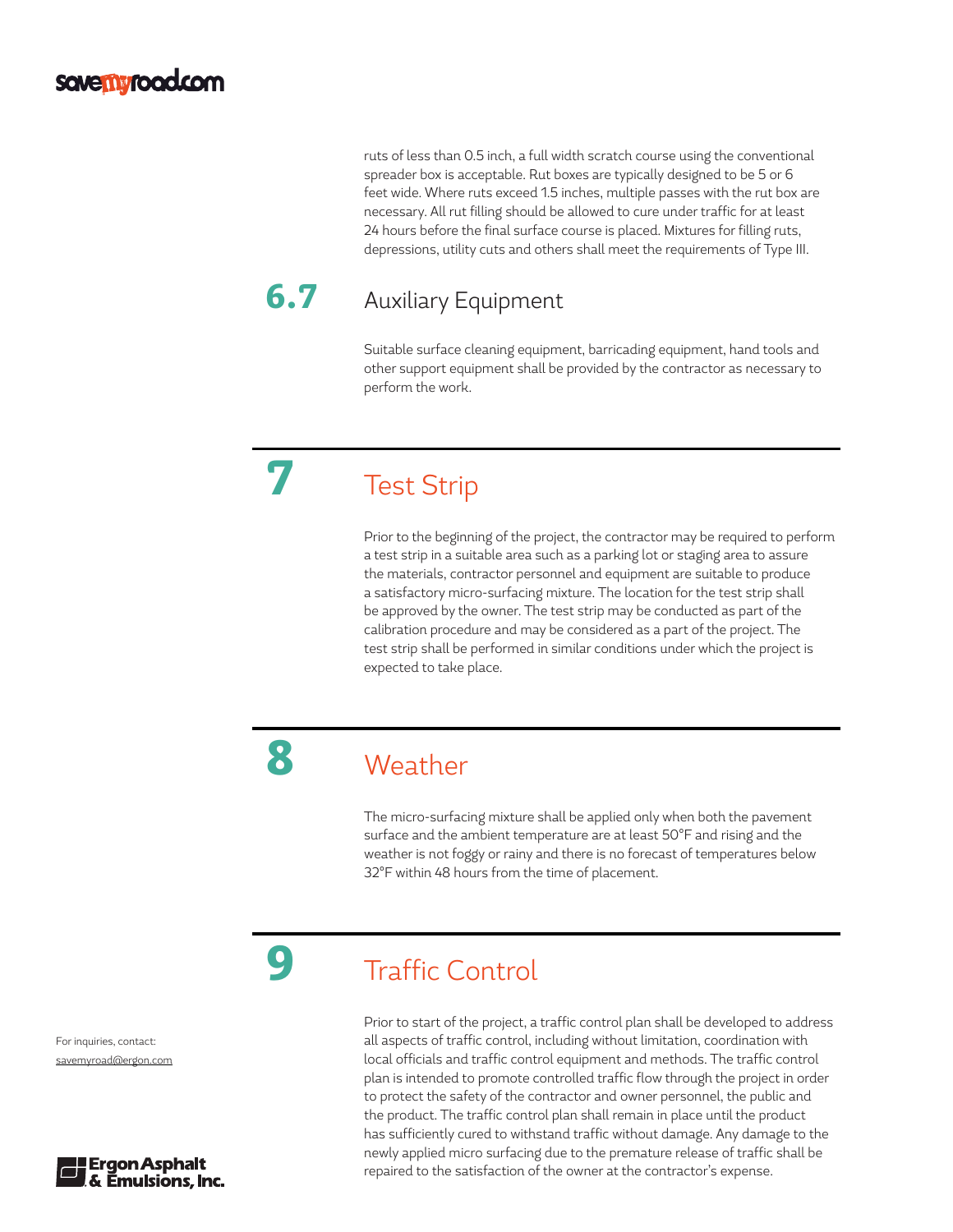## 10 Surface Preparation

#### **10.1** General

Prior to applying micro surfacing, the pavement surface shall be cleared of all loose material, silt spots, vegetation and other objectionable material. If water is used, cracks shall be allowed to dry thoroughly before applying the micro surfacing. Manholes, valve boxes, drop inlets and other service entrances shall be protected by a suitable method. Thermoplastic and other striping should be removed or protected. The Agency shall approve the surface preparation prior to application of the asphalt emulsion.

## **10.2** Cracks

Cracks wider than 0.25 inches (0.64 cm) should be treated with an approved crack sealer 30 days prior to application of the micro surfacing.

### 10.3 Patching

Prior to application, all failed pavement sections should be removed and patched using accepted best practices and quality materials. The perimeter of excavated areas should be milled or saw cut to form a neat vertical face. Unstable areas of sub-grade should be back filled with well-graded and compacted aggregate and filled flush with the pavement surface with an appropriate asphalt aggregate mixture.

## 11 Application

The paving mixture shall be spread on the prepared surface in such a way to leave a uniform finished surface. Care shall be taken when filling ruts to restore the designed profile of the pavement cross section. Excess crowning or overfilling of the rut area will not be permitted; however, best practice requires an approximate 1/8 inch crown per 1 inch of rut depth to allow for compaction by return traffic. The contractor shall use squeegees and lutes to spread the mixture in areas inaccessible to the spreader box and areas requiring hand spreading. A sufficient amount of material shall be carried at all times in all parts of the spreader box to ensure complete coverage. Adjustments to the additive will be permitted if necessary to control the breaking and setting properties. If hand spreading is necessary, the mixture shall be poured in a small windrow along one edge of the surface to be covered and then spread uniformly by a hand squeegee or lute. A smooth, neat seam shall be provided where two passes meet. Excess material shall immediately be removed from ends of each run.

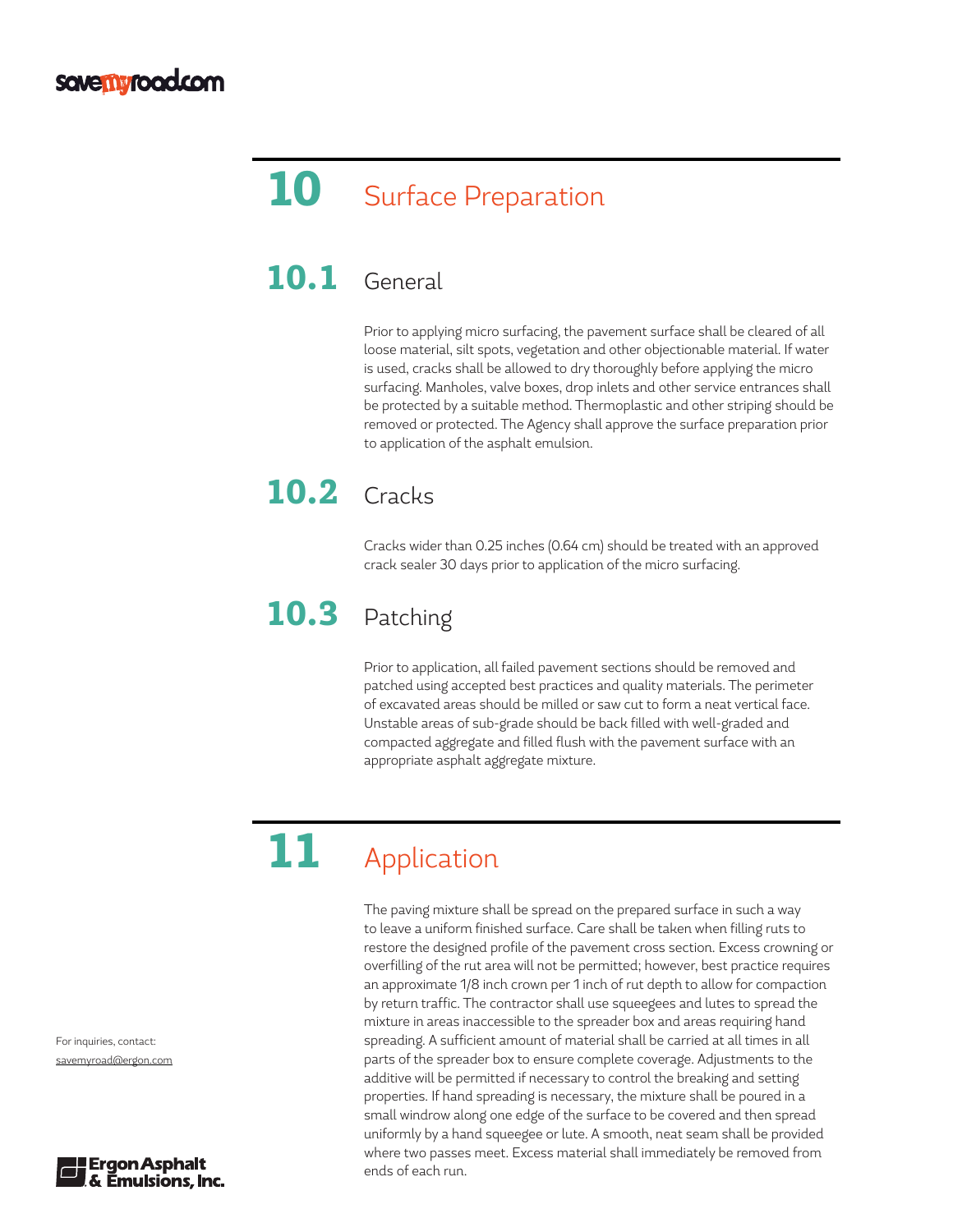It shall be the responsibility of the contractor to produce, transport and place the specified materials in accordance with these specifications and as approved by the Agency. The finished micro surfacing shall have a uniform texture free from excessive scratch marks, tears or other surface irregularities. The cured mixture shall adhere fully to the underlying surface. Based upon a visual examination or test results, the Engineer may reject any work due to poor workmanship, loss of texture, raveling or apparent instability. Rolling of micro-surfacing mixtures is generally not required. Exceptions are airports and possibly parking lots and other pavements where traffic is light or irregular. Rolling may be helpful when excessive surface and ambient temperature result in a tender mat that can take several days to build maximum cohesiveness. In the event rolling is required by the Agency, best practice is to use no larger than a 10-ton pneumatic roller with a minimum of three passes over the mat the morning following application.

## **12** Material Storage and Handling

#### 12.1 Asphalt Emulsion

The storage shall be adequate to meet the requirements of the production rate. All equipment used in the storage and handling of bituminous material shall be kept in a clean condition at all times and shall be operated in such a manner that there will be no contamination with foreign matter. The contractor shall comply with all material handling, storage and safety requirements outlined in any applicable MSDS or other product label.

## 12.2 Aggregate

The mineral aggregate shall be handled in such a manner as to prevent segregation, mixing of the various materials or sizes and contamination with foreign materials. The grading of aggregates proposed for use and as supplied to the project shall be uniform. Suitable equipment of acceptable size shall be furnished by the contractor to maintain the stockpiles and prevent segregation of aggregates. The aggregate shall be passed over a scalping screen immediately prior to transfer to the micro-surfacing mixing machine to remove oversized material. In addition the scalping screen unit, when payment for micro surfacing is to be by the ton of aggregate and gallon of asphalt emulsion, shall be equipped with certified scales, capable of providing an automated ticket printout for each truck load of material delivered to the micro surfacing machine. Each ticket shall include the project number, ticket number, truck number, date and weight of material loaded.

Aggregate intended for use on the project shall be maintained in such manner as to protect it from contamination by debris and excess moisture. Large or oversized particles shall be removed from the aggregate by screening or other acceptable method prior to use on the project.

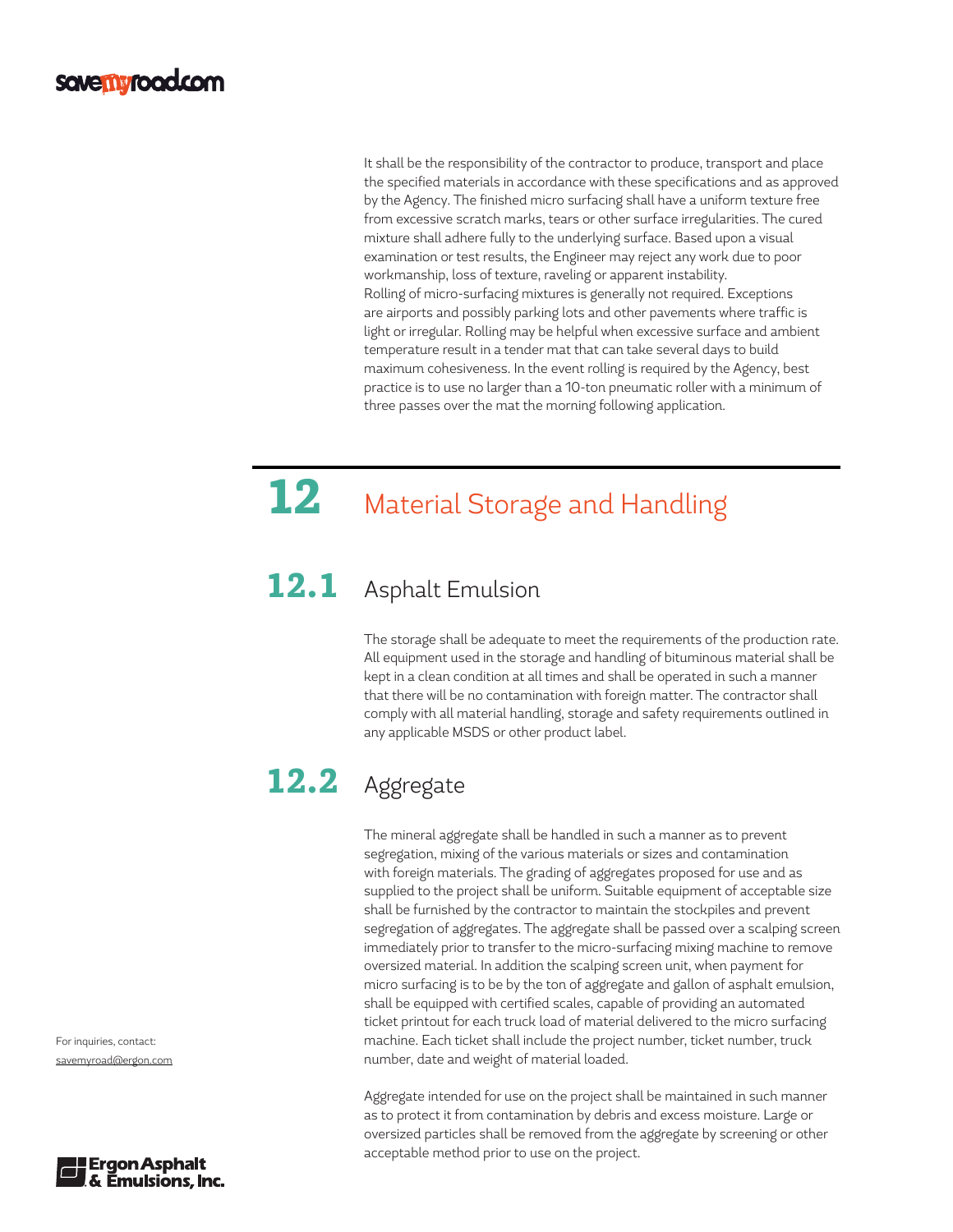# 13 Workmanship

#### **13.1** General

Excessive build-up, uncovered areas or unsightly appearance shall not be permitted on longitudinal or transverse joints. Longitudinal joints shall be placed on lane lines, and excessive overlap shall not be permitted. Care shall be taken to ensure straight lines along the roadway centerline, lane lines, and shoulder or edge lines. Lines at intersections shall be kept straight to provide a neat and uniform appearance.

#### 13.2 Finished Surface

The finished surface shall have a uniform texture free from excessive scratch marks, tears or other surface irregularities. Excessive tear marks are considered four marks that are 1/2" wide or wider and 6" or more in length per 100 square yards or any marks 1" wide or wider or 4" length. The edges of the micro surfacing shall be neat in appearance, and longitudinal alignment shall be parallel to the roadway centerline.

### 13.3 Joints and Seams

The longitudinal and transverse joints shall be neat in appearance and uniform. Transverse joints shall be constructed as butt-type joints. No excessive buildup, uncovered areas or unsightly appearance will be permitted on longitudinal or transverse joints. Longitudinal joints shall be placed on lane lines when possible. Gaps between applications shall not be permitted. Joints will be considered acceptable if no more than a 1/2" vertical space exists between the pavement surface and a 4-foot straight edge placed perpendicular on the longitudinal joint and no more than 1/4" placed across a transverse joint.

## 13.4 Irregular Areas

Areas that cannot be reached with the mixing machine shall be surfaced using hand tools to provide complete and uniform coverage. The area to be handworked shall be cleaned and lightly dampened prior to mix placement. Care shall be exercised in areas that require handwork so that the finished surface is uniform in texture, dense and of overall neat appearance comparable to that produced by the spreader box. Micro-surfacing material required to repair deficiencies due to unsatisfactory workmanship shall not be paid for but shall be entirely at the contractor's expense. When transitions are included as part of the work, then these areas are to be surfaced prior to application of the main line. This shall include intersections, turnouts, radii, ramps, etc.